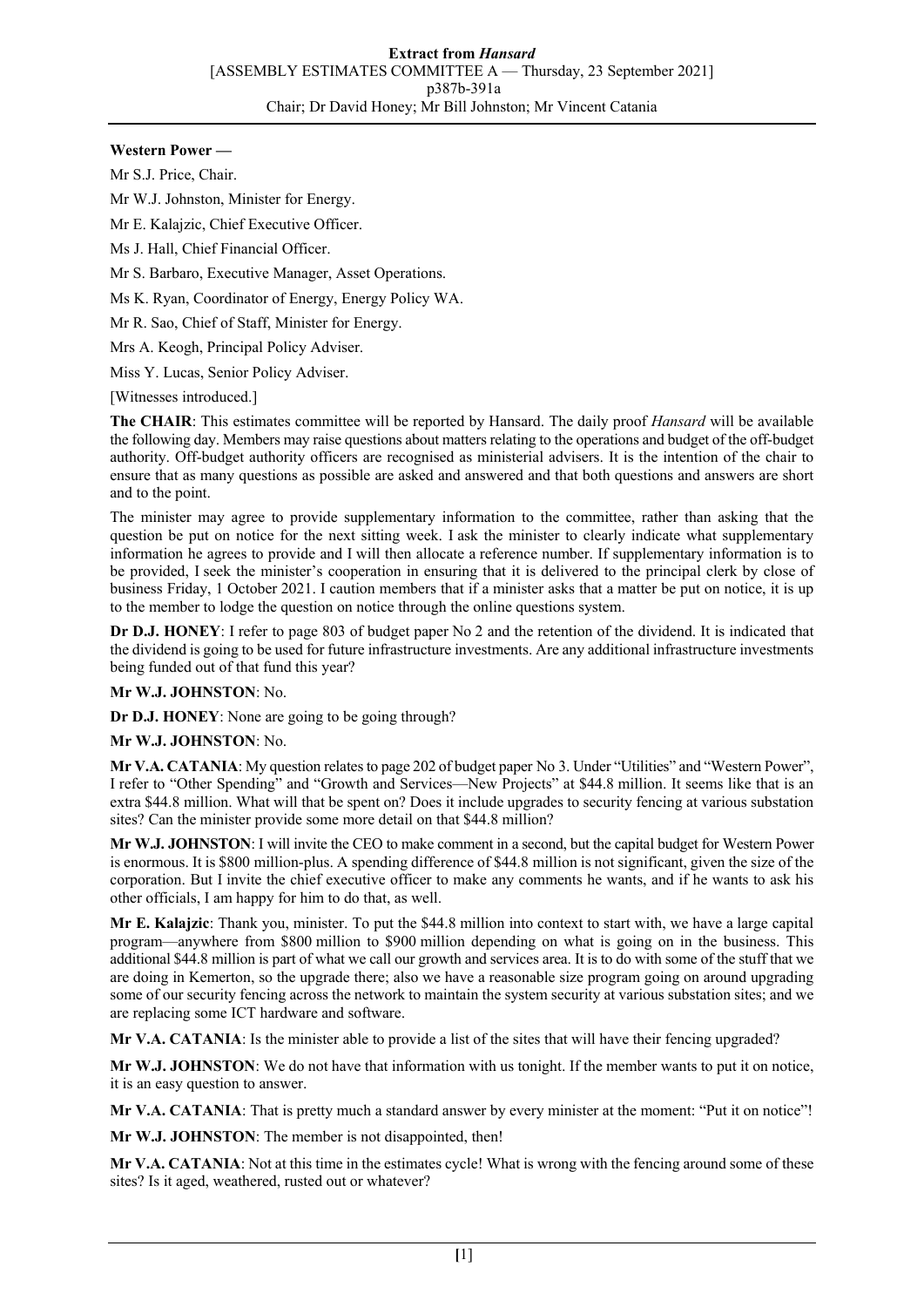**Mr W.J. JOHNSTON**: Again, I will invite the CEO to make comment, but there is a very large footprint for the assets of the company and it constantly examines what needs to be done to protect those assets. Sometimes we have had people entering the substations for the purpose of self-harming, and that is obviously very troubling to everybody involved. Sometimes people enter the facilities for other purposes, like to vandalise equipment, and that is obviously no good, either. But I will invite the CEO to make any comment he believes appropriate.

**Mr V.A. CATANIA**: Just before that, so that he can answer them all at once to save time: Are the fence upgrades or the new fencing or whatever it is being tendered out? Are Western Power contractors doing it, or has the company gone out to tender for local contractors in that region to do the work? Perhaps if the minister can do that all in one, to save time.

# **The CHAIR**: Mr Kalajzic.

**Mr E. Kalajzic**: Thank you. To put it into context first, we have 150 substations spread all the way from Kalbarri in the north to Albany in the south and Kalgoorlie out in the east, so it is a large program. That gives the member the context about the volume of spending. We have security fencing, which ranges in condition depending on how old it is. As the minister explained, some of the fencing is upgraded for security reasons for where we are, but also we need to make sure that we have the right upgrades for the standards that we have going forward. It is a rather large program, given the volume of substations that we have. In terms of the market and who does the work, it just depends on the location and where the substation is, but it does go to market and tends to go to whoever is available in those areas to be able to do it.

**Dr D.J. HONEY**: The minister talked a little earlier today in another session about the importance of the reliability of the power supply connected to the grid. We know that cyclone Seroja knocked out something like 60 of the 132-kilovolt poles on the Three Springs to Geraldton line. Are any current assessments being made to upgrade that line, complete the Mid West Energy Project phase 2 and install the 330-kilovolt line between Three Springs and Geraldton to improve the reliability of that system?

**Mr W.J. JOHNSTON**: I think that the member is confused. Upgrading to 330-kilovolt lines does not assist with reliability.

**Dr D.J. HONEY**: I am talking about building a new line, obviously, to the same standard as the existing line. My understanding is that on the Three Springs line—the minister can tell me if I am incorrect—the connection from Three Springs through to the rest of the south west interconnected system withstood the weather conditions at that time, but the wooden power poles on the 132-kilovolt line going from Three Springs to Geraldton suffered enormous damage. My understanding is that if that line had been replaced with a 330-kilovolt line built to the same standards as the Mid West Energy Project phase 1, it is unlikely that the line would have suffered anywhere near the same extent of damage.

# [7.10 pm]

**Mr W.J. JOHNSTON**: No, that is not an accurate representation. Whether it is 132 or 330 kilovolts does not change the reliability factor. That storm was enormous and it was unprecedented; we have never had a storm of that size hit that area. Obviously, the infrastructure did not cope with the storm. If there had been a 330-kilovolt line, it would not have changed the outcome. Also, it is highly unlikely that the Economic Regulation Authority would ever give approval for us to upgrade that line because that would mean using Western Power money to upgrade a line that is used for demand, not supply. As the member will know, because I am sure he is aware of this stuff, the ERA requires customers, not Western Power, to pay for line upgrades. If customers need an upgrade of that line, they will have to pay for it; in fact, I regularly talk to the potential customers at both Narngulu and elsewhere in the midwest and they all absolutely acknowledge their obligation to pay for an upgrade, if that is what they want. There is a whole range of scenarios that they might use to finance that, but, as the member knows, Western Power is not permitted to upgrade that line for customer demand. Customers have to pay; otherwise, we would be asking existing customers to pay the costs of future customers. That would push up the cost for the member's old employer, Alcoa, for example, which would be paying for a competitor to come into the market. That is not the way the regulatory framework works in Western Australia. If there was a reliability challenge, the ERA would permit Western Power to do it, but it is not a reliability challenge.

**Dr D.J. HONEY**: I understand the difference between 132 and 330 kilovolts in terms of some intrinsic capacity to withstand damage.

**Mr W.J. JOHNSTON**: It is not correct. It is just not correct. It is just wrong.

**Dr D.J. HONEY**: The minister is making an assertion that I am not making, and that is very clear. I am not saying that there is any relationship; I just said that then. There is no relationship between the volumes of the line; however, there is a difference in the construction of the line. We have an old line that is made with wooden power poles. If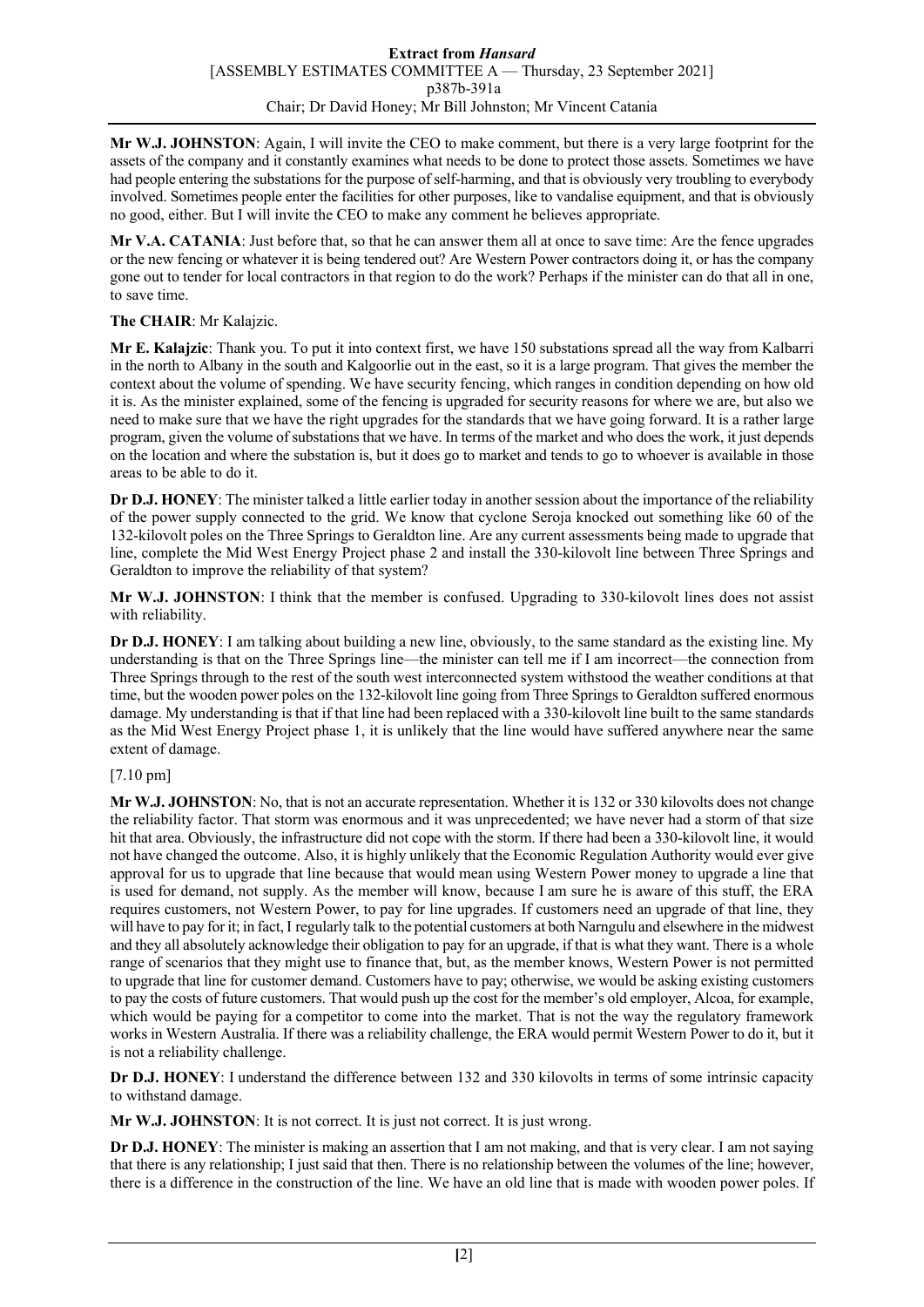that line was replaced—in this case, it would make sense to replace it with a 330-kilovolt line—that line could be expected to have substantially greater physical reliability —

### **Mr W.J. JOHNSTON**: No.

**Dr D.J. HONEY**: — because of the construction techniques used for the line, not because of the voltage of the line.

**Mr W.J. JOHNSTON**: No. The ERA would not permit that. The ERA requires Western Power to use the lowest cost option. As the member knows, that is a regulatory requirement of Western Power. Western Power cannot upgrade from 132 to 330 kilovolts for that line using its regulated income. It is not permitted. To upgrade that line, the customers would have to pay for it. As I say, I talk to the potential customers both in Narngulu and elsewhere in the midwest and they understand the legal requirement for them to pay for the infrastructure. I will give the member an example. The government of Western Australia did not pay for the overhead infrastructure that Rio Tinto, BHP, Fortescue Metals Group et cetera use in the Pilbara. We did not pay for the infrastructure that connects Alcoa to the south west interconnected system. The infrastructure is paid for by the customers. If that line needs to be upgraded from 132 to 330 kilovolts because of load, the new load has to pay for it. Western Power cannot—is not permittedto upgrade that line from 132 to 330 kilovolts as part of its regulated income.

**Dr D.J. HONEY**: Is it not the case that that line already has the capacity for 330 kilovolts in wires and insulators; it is only the connecting substations that are limited to 132 kilovolts?

**Mr W.J. JOHNSTON**: No, that is not correct, and the member was advised that it is not correct in February this year when he met with the company's representatives. They told the member.

**Dr D.J. HONEY**: Minister, that is not true.

**Mr W.J. JOHNSTON**: If the member wants, I can read out the briefing note.

**Dr D.J. HONEY**: I was there; the minister was not.

**The CHAIR**: Leader of the Liberal Party, you have asked the question; the minister is responding.

**Mr W.J. JOHNSTON**: The member was advised in February that that is not correct.

**Dr D.J. HONEY**: No.

**Mr W.J. JOHNSTON**: That is what the member was advised by Western Power in February.

**Dr D.J. HONEY**: That is not correct, minister. That is not correct.

**The CHAIR**: Leader of the Liberal Party!

**Dr D.J. HONEY**: I have a further question. Are there any designs and plans for a 330-kilovolt line between Three Springs and Geraldton, and has a nominal costing been done for such a line?

**Mr W.J. JOHNSTON**: Yes, of course there is a potential design, because customers are talking to Western Power about building the facility. They have a plus or minus 50 per cent costing, but they are in commercial negotiations so I am not going to tell the member what the plus or minus 50 per cent costing is. The member keeps talking about this stuff. I am sure that the customers are telling him exactly what they are telling me. They have two choices: they can commission Western Power to build the infrastructure and pay whatever Western Power charges them or they can build it to the standard required by Western Power and, if they think they can do that at a lower cost, that is the way they can do it. Once they build it, they gift the asset to Western Power. But Western Power cannot spend its money on that project because there are no regulatory permissions to do that and it is not required to maintain the integrity of the grid.

**Dr D.J. HONEY**: All the potential energy producers and connected downstream manufacturers I have spoken to have said to me that unless they also have the capacity to export power, their operations are unviable. In that case, there would be producers there. Would that provide the capacity for Western Power to install that line?

**Mr W.J. JOHNSTON**: No. I think the member is missing what they are saying. They are not telling him that. They are saying that they need to be grid connected. They are not saying that they want to sell into the market, although some of them might. Nonetheless, they know, because they have told me. Some of these companies are multinational mega-billion-dollar companies. They must be telling the member that they understand that they have to pay for their own infrastructure. What the serious players in the Narngulu estate know—because they tell the member and me—is that when the project proceeds, the infrastructure will be in place, by definition, because they cannot proceed without the infrastructure. The question is: who will pay for it and how will those costs be shared amongst the users of the infrastructure? It is a much better outcome for them to build common-user infrastructure than for each of them to build their own infrastructure, which is what happened in the Pilbara.

Now, as the member knows, we literally have transmission lines running parallel to each other, which is crazy. That was the outcome because those companies wanted that outcome. The hope here is that because they wanted the grid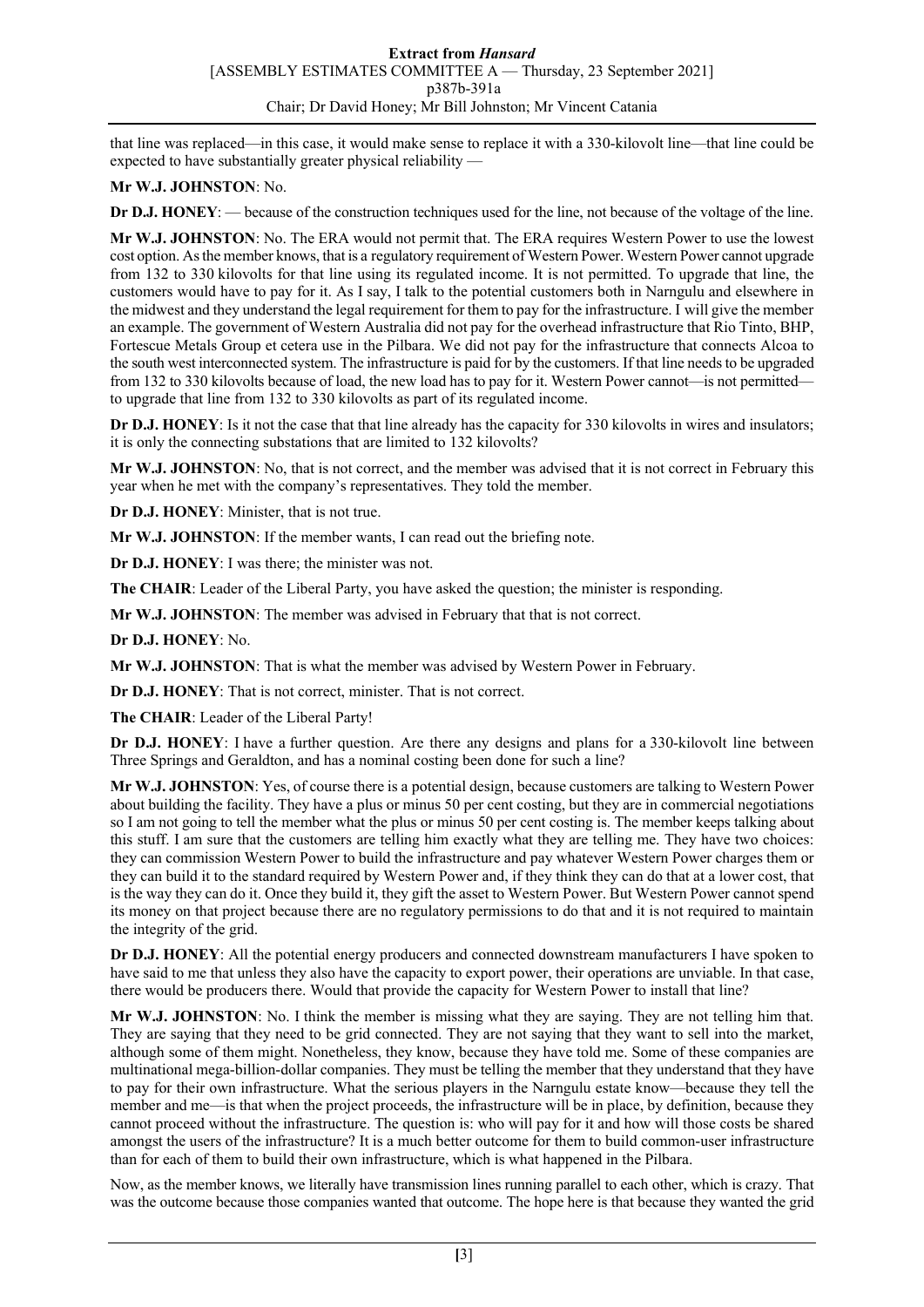connected, we can get a better outcome whereby they share infrastructure that pushes down the cost for each business because they do not have to separately build the infrastructure. Whether they pay for it and Western Power builds it—they pay for it and commission Western Power to build it—or they build it to the standards that Western Power requires and gift the asset back to Western Power makes no difference to Western Power.

#### [7.20 pm]

**Dr D.J. HONEY**: Who paid for the 330-kilovolt line from the south west interconnected system to Three Springs?

**Mr W.J. JOHNSTON**: As the member knows and was advised by Western Power earlier this year, the line up to Karara was built by Western Power and paid for by Karara. Nobody in the room here was in Western Power at the time we are talking about, so they cannot answer the question. If the member wants to put it on notice, we will dig out the history. Again, I make the point that it is two decades since Western Power has had the current regulatory framework and the current regulatory framework in Western Australia, while not identical, is similar to the east coast system. On the east coast, the network business cannot build speculative infrastructure. For gas, to which, of course, we apply the national law here in WA, we cannot build speculative infrastructure. The distribution system is different, so we can build speculative infrastructure in the distribution business but not in either gas or electricity in the transmission business.

**Dr D.J. HONEY**: Further question.

**The CHAIR**: There are other people.

**Dr D.J. HONEY**: Thank you very much, chair.

There is a chicken-and-egg situation in relation to this project insofar as the customers I have spoken to—I do not think we are too disparate on the point here—have said that they want the ability to put power into the network and the ability to draw power from the network, in which case, it would be a distribution network, if you like.

#### **Mr W.J. JOHNSTON**: No.

**Dr D.J. HONEY**: It is a separate discussion, which I will not hold up time on here. In fact, it is both ways. They need stability for their operations when they cannot generate their power and they need the ability to sell their own power into the network as well.

**Mr W.J. JOHNSTON**: I want to clear this up. Distribution means the low high-voltage network, not the high-voltage network. What we call transmission-connected customers, are the ones like the member's former employer that are connected directly to the high-voltage system. The distribution customers are the ones that are connected to the low-voltage system. As I understand, there are a couple of workarounds for some of the potential customers in that area that Western Power is talking to customers about. They might be able to provide an initial opportunity for those businesses to commence, but, clearly, if they need the high-voltage system available to them, they will have to pay for the connection. The good news is that it will be done at a lower cost if it is done as multi-user infrastructure than if it is done as individual infrastructure, as happened for people in the Pilbara.

Do not forget, member, Western Australia has received more direct foreign investment into our resource sector than almost any other country in the world, so big investors understand the need to provide their own infrastructure. These are multibillion-dollar companies. The idea that they do not know how to provide their own infrastructure is silly. I cannot believe that any serious player is telling the member that they expect the government to take money off mums and dads in Western Australia and give it to large foreign-owned multinationals. There is not a multinational in the world that would make that proposal and that is why none of them have.

**Mr V.A. CATANIA**: Minister, firstly, can you indulge me to say thank you to Western Power for the work that has been done due to the cyclone in Kalbarri and the midwest. Also, thank you for the tour of the Kalbarri microgrid, the other month I think it was, which was very informative.

**Mr W.J. JOHNSTON**: You are very generous, thank you.

**Mr V.A. CATANIA**: I do not know whether this relates to this division, but I refer to "Optimising the Modular Grid Transition" under "Significant Issues Impacting the Government Trading Enterprise" on page 804. I want to talk about the Kalbarri microgrid. We have brought up in this house many times the issues around Kalbarri's power supply outages and how they affect businesses and individuals alike and the damage they do to appliances and, obviously, income. Can the minister perhaps update where the Kalbarri microgrid is at and when it will take effect and be working? Hopefully, it will fix 80 per cent of those smaller outages, which, obviously, will be beneficial to the community.

**Mr W.J. JOHNSTON**: Thank you, member. You were very generous in your praise of Western Power. I agree; I think the workforce of Western Power is to be commended for the work it did in responding to cyclone Seroja.

We are very excited about the microgrid. I have my briefing note here, but I invite Sam Barbaro to speak, because he is the technical expert.